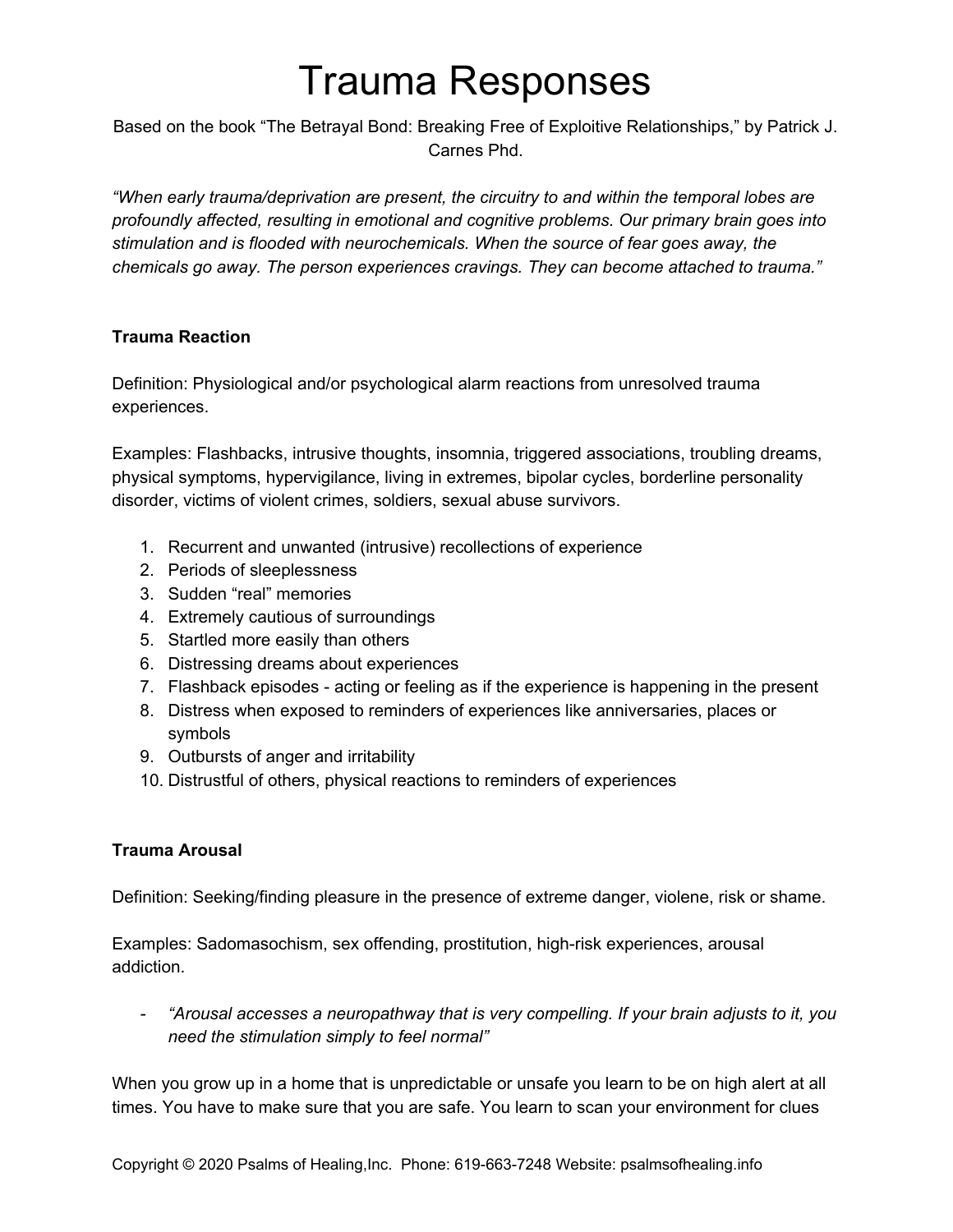on what will happen next and how to prepare. This is Arousal. Your brain and body is getting flooded with chemicals, such as adrenaline and cortisol, that can be highly addictive with prolonged exposure. Your brain and body start to crave this intensity and these chemicals. Eventually, your emotional baseline is this intensity. In order to feel *Normal* you need that intensity, stress, fear and drama. Without it you can feel depressed or bored and will subconsciously be searching for the next Arousing experience to keep you at that baseline.

- 1. Engaging in high-risk, thrill-seeking behaviors such as skydiving or race car driving
- 2. Seeking more risk because the last jolt of excitement was not enough
- 3. Difficulty being alone, calm or in low-stress environments
- 4. Using drugs like cocaine or amphetamines to speed things up or to heighten high-risk activities
- 5. Feeling sexual when frightened or when violence occurs
- 6. Seeking high-risk sex
- 7. Loving to gamble on outcomes
- 8. Difficulty completing sustained, steady tasks
- 9. Seeking danger
- 10. Constant searching for all-or-nothing situations
- 11. Associating with people who are dangerous to you

# **Trauma Blocking**

Definition: Efforts to numb, block out, and overwhelm residual feelings due to trauma

Examples: Compulsive overeating, excessive sleeping, alcoholism, depressant drugs, satiation, addictive responses

- *- "Addiction becomes a solution to the trauma...The neurochemical bottom line is anxiety reduction."*
- *- "Addiction therapists use the term compulsive to describe repetitive efforts to calm the mind."*
- 1. Excessive drinking
- 2. Use of depressant drugs or "downers"
- 3. Using TV, reading or hobbies as a way to numb out
- 4. Compulsive eating
- 5. Excessive sleeping
- 6. Compulsive working, especially at unrewarding jobs
- 7. Compulsive exercise
- 8. Bingeing (with any of the above) when things are difficult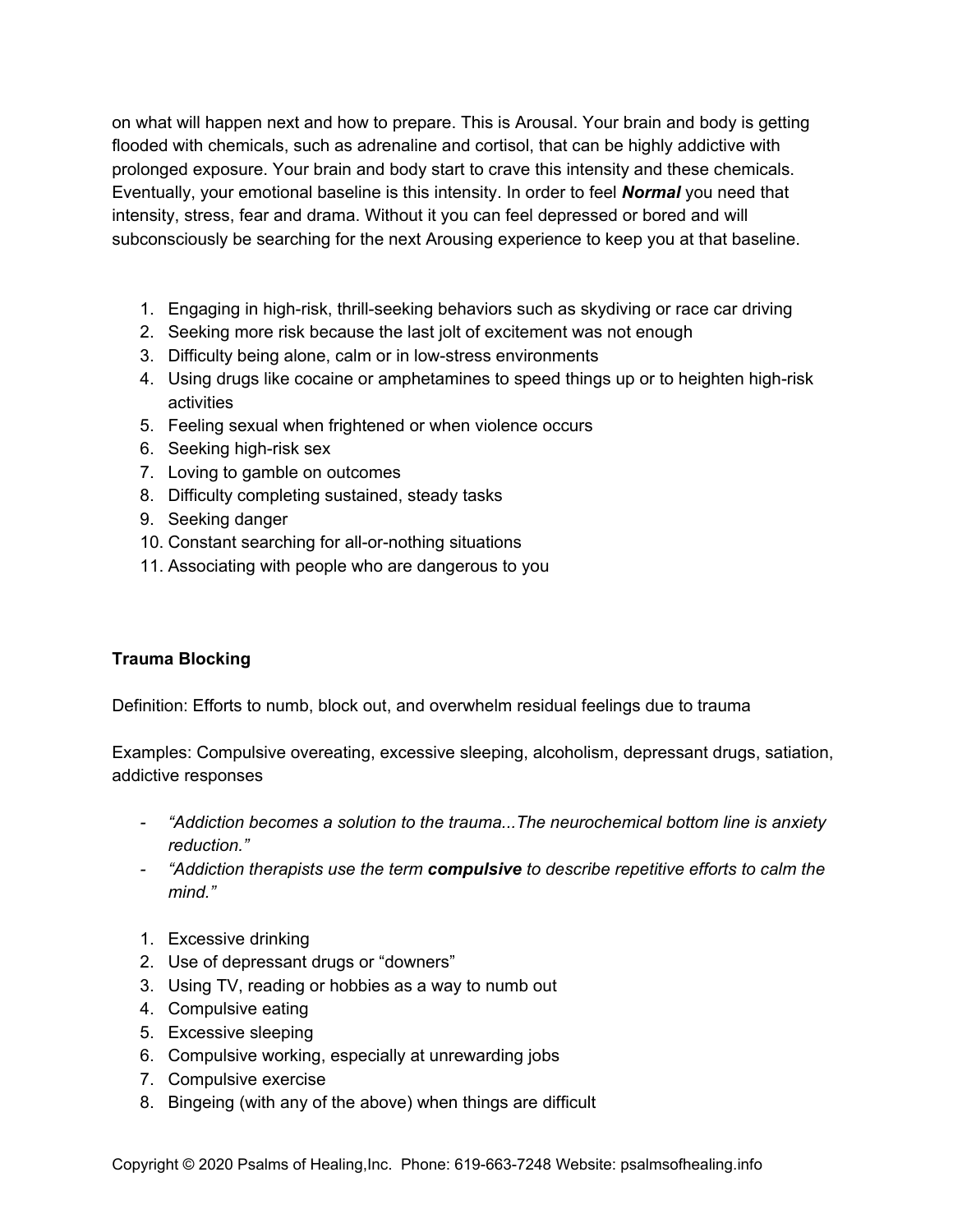- 9. Video games
- 10. Excessive use of technology and social media
- 11. Difficulty staying awake
- 12. Always looking for something to do, uncomfortable being at rest
- 13. Preoccupied with food and eating
- 14. Feeling anxious and "behaving" to make feelings go away
- 15. Using drugs to escape
- 16. Working so one doesn't have to feel
- 17. Wish to "slow down" one's mind

#### **Trauma Splitting**

Definition: Ignoring traumatic realities by splitting off the experience and not integrating into personality or daily life

Examples: Avoiding reality through excessive daydreaming, compartmentalizing parts of self to reduce tension, fantasy addictive responses such as romance addiction or artistic or mystical preoccupation, living a double life, extreme procrastination, dissociative disorders including multiple personality disorder, amnesia.

- "*Addicts will talk of the split in realities by saying they feel like two people: the real person who has values and keeps commitments, and the out-of-control addict whose compulsivity destroys everything important to the "real" person."*
- 1. Fantasizing or spacing out during plays and movies that generate intense feelings or are reminders of painful experiences
- 2. Experiencing confusion, absentmindedness, and forgetfulness because of preoccupation
- 3. Living in a fantasy world when things get tough
- 4. Feeling separate from body as a reaction to a flashback
- 5. Experiencing amnesia about what you are doing or being preoccupied with something other than what needs to be attended to
- 6. Having a life of "compartments" that others do not know about
- 7. Living a double life
- 8. Daydreaming, living in an unreal world
- 9. Obsessing around addictive behavior
- 10. Losing yourself in romantic fantasies
- 11. The use of marijuana or psychedelic drugs
- 12. Difficulty concentrating
- 13. Avoiding thoughts or feelings associated with trauma experiences
- 14. Inability to recall important details of experiences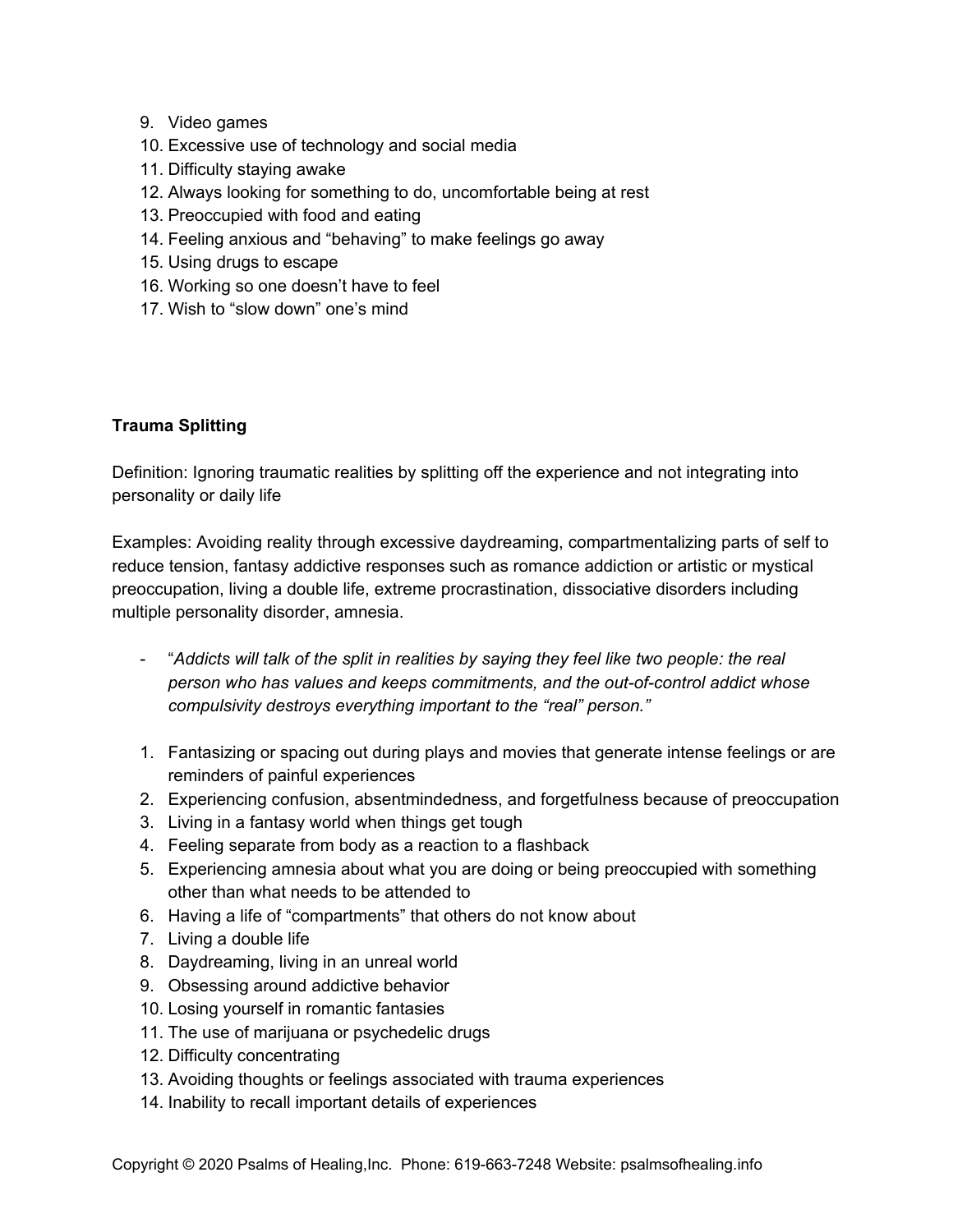- 15. Procrastinating, interfering with life activities
- 16. Tendency to be accident prone
- 17. A problem with putting off important tasks

#### **Trauma Abstinence**

Definition: Compulsive deprivation, which occurs especially around moments of success, high stress, shame or anxiety.

Examples: anorexia nervosa, sexual aversion disorder (sexual anorexia), compulsive saving, agoraphobia, and other phobic responses, poverty obsessions, success avoidance, self-neglect, underachieving, and workaholism.

- *- "Wherever addiction is, there will also be deprivation."*
- *- "Neglectful families teach lessons about self-care and self-esteem. The family environment allows children to become comfortable with deprivation. The neglect of children becomes self-neglect in adults. Couple it with high arousal events such as domestic violence or sexual abuse and you have a neurochemical cocktail that is hard to beat. The antidote to being out of control is to be in supercontrol. Maybe the only way to control survival is to freeze like a hunted animal. Ask nothing. Do nothing. Attract no attention. Yet fear mobilizes the body. Adrenaline, cortisol, endorphins and norepinephrine pour into the body. In a constant state, it can become addictive."*
- 1. Deny themselves basic needs like groceries, shoes, books, medical care, rent or heat
- 2. Avoid any sexual pleasure or feel extreme remorse over any sexual activity
- 3. Hoard money and avoid spending money on legitimate needs
- 4. Perform underachieving jobs compulsively and make consistently extreme or unwarranted sacrifices for work
- 5. Spoil success opportunities
- 6. Have periods of no interest in eating and attempt diets repeatedly
- 7. See comfort, luxuries, and play activities as frivolous
- 8. Routinely skip vacations because of dedication to anunrewarding task
- 9. Avoid normal activities because of fears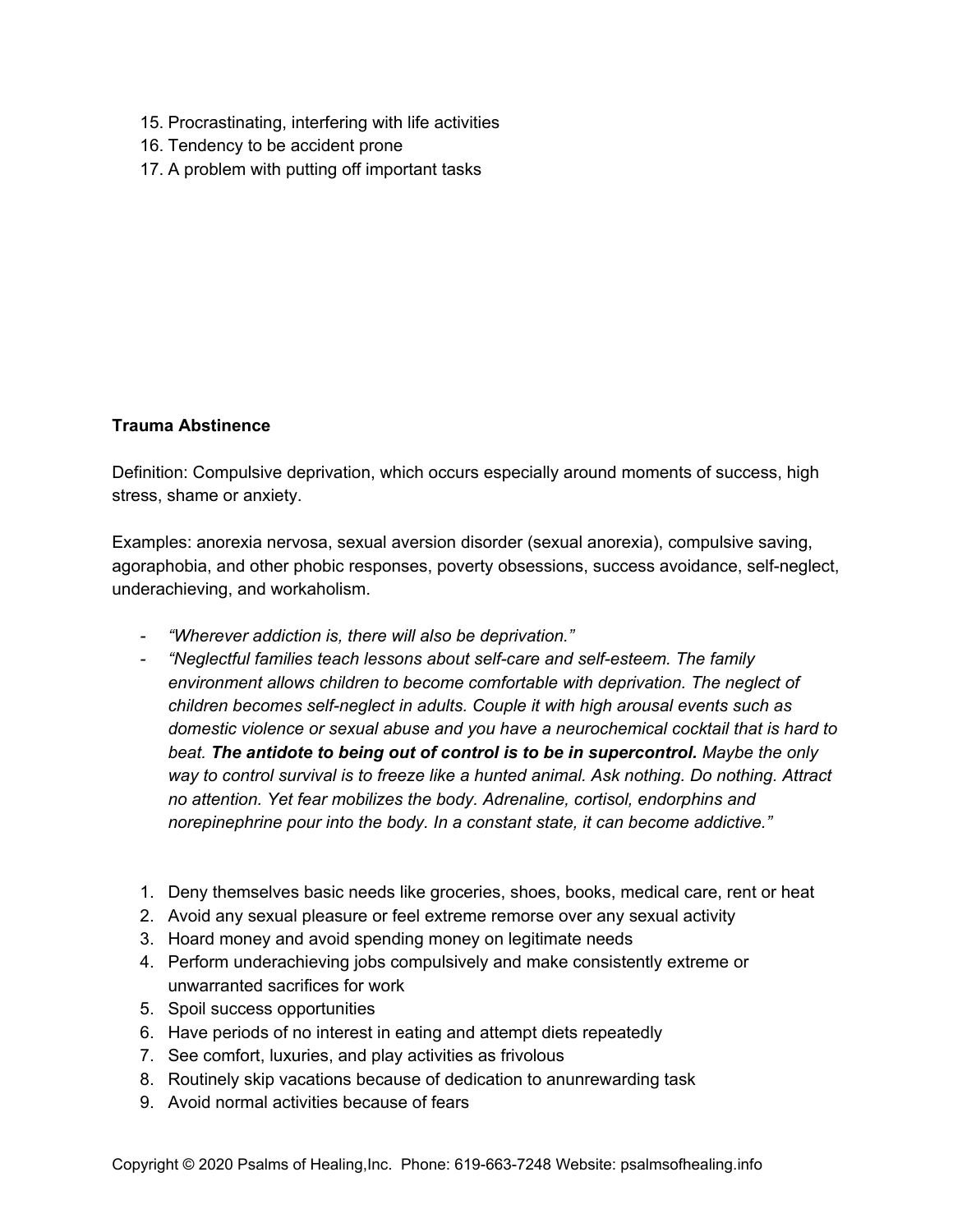- 10. Have difficulty with play
- 11. Be underemployed
- 12. Vomit food or use diuretics to avoid weight gain

#### **Trauma Shame**

Definition: Profound sense of unworthiness and self-hatred rooted in traumatic experience.

Examples: Shame cycles, self-mutilation, self-destructive behavior, expressing self-hatred through suicidal ideation, shame based personality, depression, codependency personality disorder.

- *- "When the victim feels defective, or even worse, at fault, there is a traumatic shame."*
- *- "Shame does not just originate from a perpetrator blaming the victim, although that happens often. Traum can also leave a feeling of being defective or flawed. Sometimes victims are ashamed of their reactions to trauma - they are no longer like other people."*
- *- "People who are shame based have core beliefs that they are unlovable, that if people knew what they were really like they would leave."*
- *- "Shame unravels our connection to others. In fact, I often refer to shame as the fear of disconnection - the fear of being perceived as flawed and unworthy of acceptance and belonging."*
- *- "Survivors will try to compensate by driving themselves to meet unreachable standards in order to gain the acceptance of others. When they fail, they add to their existing shame."*
- 1. Feeling shame because you believe trauma experiences were your fault
- 2. Feeling lonely and estranged from others because of trauma experiences
- 3. Engaging in self-mutilating behaviors (cutting yourself, burning yourself, etc.)
- 4. Engaging in self-destructive behaviors
- 5. Enduring physical or emotional pain that most people would not accept
- 6. Avoiding mistakes at any cost
- 7. Feeling that you should be punished for the trauma event and being unable to forgive yourself